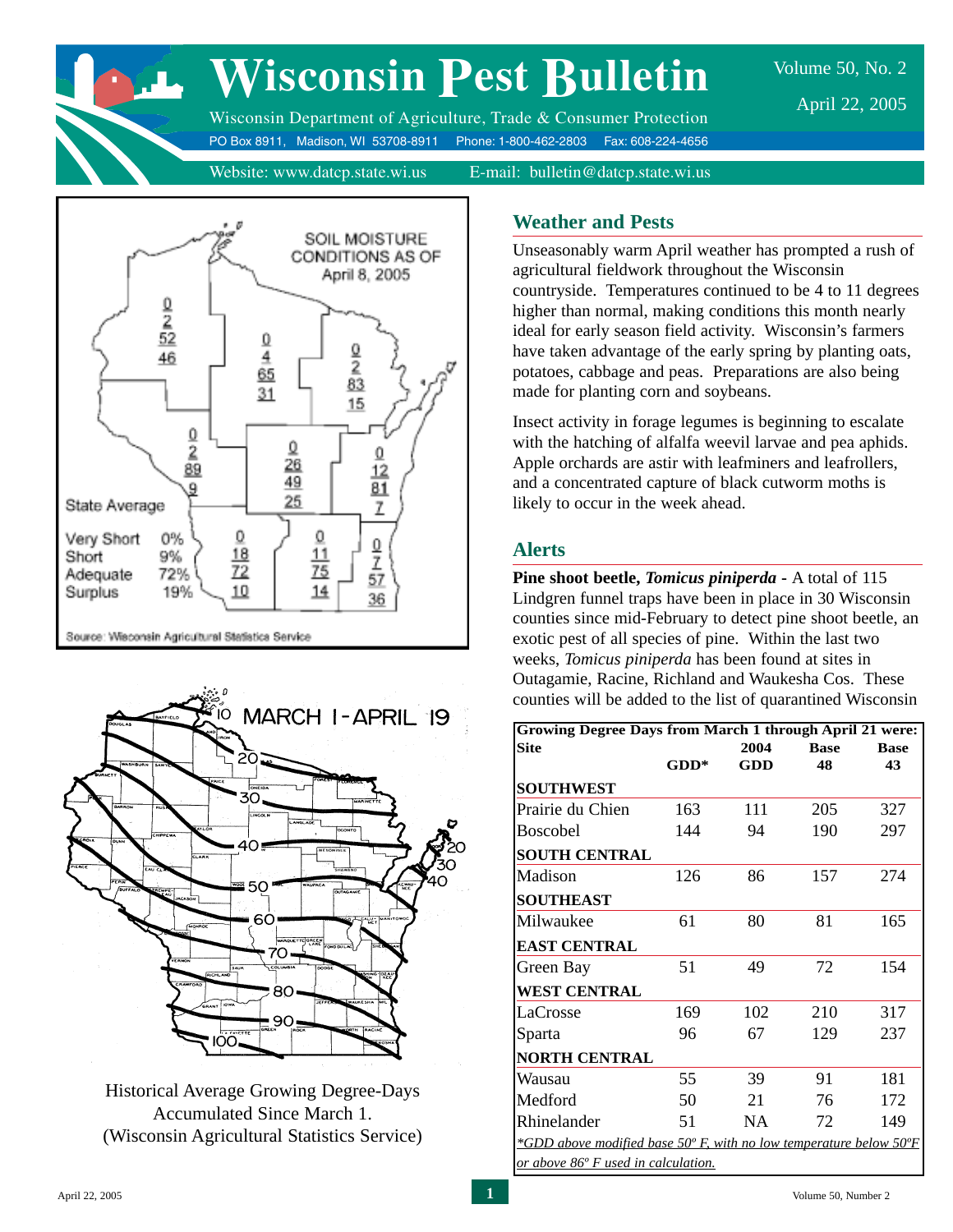counties, bringing the total to 13 regulated counties. Pine shoot beetle was first detected in Wisconsin in 1998 and has since been found in Dane, Green, Grant, Jackson, Kenosha, Lafayette, Rock, Sauk, and Walworth Cos., in addition to the counties listed above.

## **Wisconsin Counties Infested with** Pine Shoot Beetle - 2004



Waconsin Department of Agriculture, Trade & Consumer Protection

**Soybean Rust Update -** Since the last Pest Bulletin, no new finds of soybean rust have been confirmed in the United States. To date for the year, rust has been found in three counties in Florida, in each case on kudzu. Host material is greening throughout much of the South, and southern soybeans are beginning to emerge. Scouting efforts are underway as far north as the NE corner of Arkansas, and from Texas to Georgia.

(http://www.sbrusa.net/) Spore transport modeling indicated a "low threat" status since last Friday, as weather conditions were unfavorable for spore transport, survival and infection through the period.

http://www.ces.ncsu.edu/depts/pp/soybeanrust/index.php

#### **Looking Ahead**

*A brief forecast of pest-related events that growers can anticipate in the upcoming week*

**Alfalfa weevil –** At the current rate of growing degree day accumulation, alfalfa weevil eggs should begin to hatch in portions of southwestern, south central and west central Wisconsin over the weekend, once  $200$  GDD $_{48}$ are reached. Low levels of larvae should be detectable by the latter part of next week. Plan to initiate scouting efforts at 300 GDD $_{48}$ .

**Codling moth –** Pheromone traps should be in place to detect the earliest emerging codling moths of the season. The first flight of moths is expected to begin in southern Wisconsin early next week, once 201 GDD $_{50}$  have accumulated.

**False codling moth –** Several cooperators reported captures of codling moths this week; however, degree day accumulations indicate it's still too early for this species, even at advanced southern sites. Instead, it seems more likely that the moths currently appearing in pheromone traps are actually another species, possibly the false codling moth. See FRUIT section for more information.

**Black cutworm –** The first "concentrated capture" of nine moths in a two-night period is a very distinct possibility in the week ahead. A capture of seven moths in two nights was reported at the Lancaster trapping site this week. See CORN section for current black cutworm pheromone trap catches at 22 southern Wisconsin locations.

**Spotted tentiform leafminer –** Apple growers monitoring STLM activity should look for the first flight of moths to peak this weekend or early next week, once 150 GDD $_{50}$  are reached. Peak flight may have already occurred at some advanced southwestern Wisconsin orchards. Scouting for sap-feeder mines should commence one week after a peak capture of STLM moths occurs.

**Redbanded leafroller –** The first RBLR eggs of the season are being laid in southern Wisconsin orchards, wherever 82-162 GDD $_{50}$  have accumulated. Apple insect trappers can anticipate a noticeable escalation in pheromone trap catches as the first flight of moths peaks in the week ahead, between  $106-160$  GDD $_{50}$ .

**Plum curculio –** Plum curculio trappers are encouraged to remain watchful in the week ahead as adults become active and move into orchards. The predictive model for plum curculio activity suggests the first capture of adults may occur once 100 GDD $_{50}$  have accumulated. South central and southwestern Wisconsin orchards are well beyond this point; southeastern district will likely reach 100 GDD $_{50}$  by April 27.

**Black light trapping –** Traps were installed at several trapping sites this week to detect early season activity of several nocturnal crop pests. Cooperators who will be monitoring insect activity this season are encouraged to place traps by April 29 and report the first week's counts to Rachel Klein-Koth by May 6. Look for captures of armyworms and variegated cutworm and black cutworm in the week ahead.

**Aster leafhopper –** A few early migrants could begin to arrive in the week ahead if weather proves suitable for a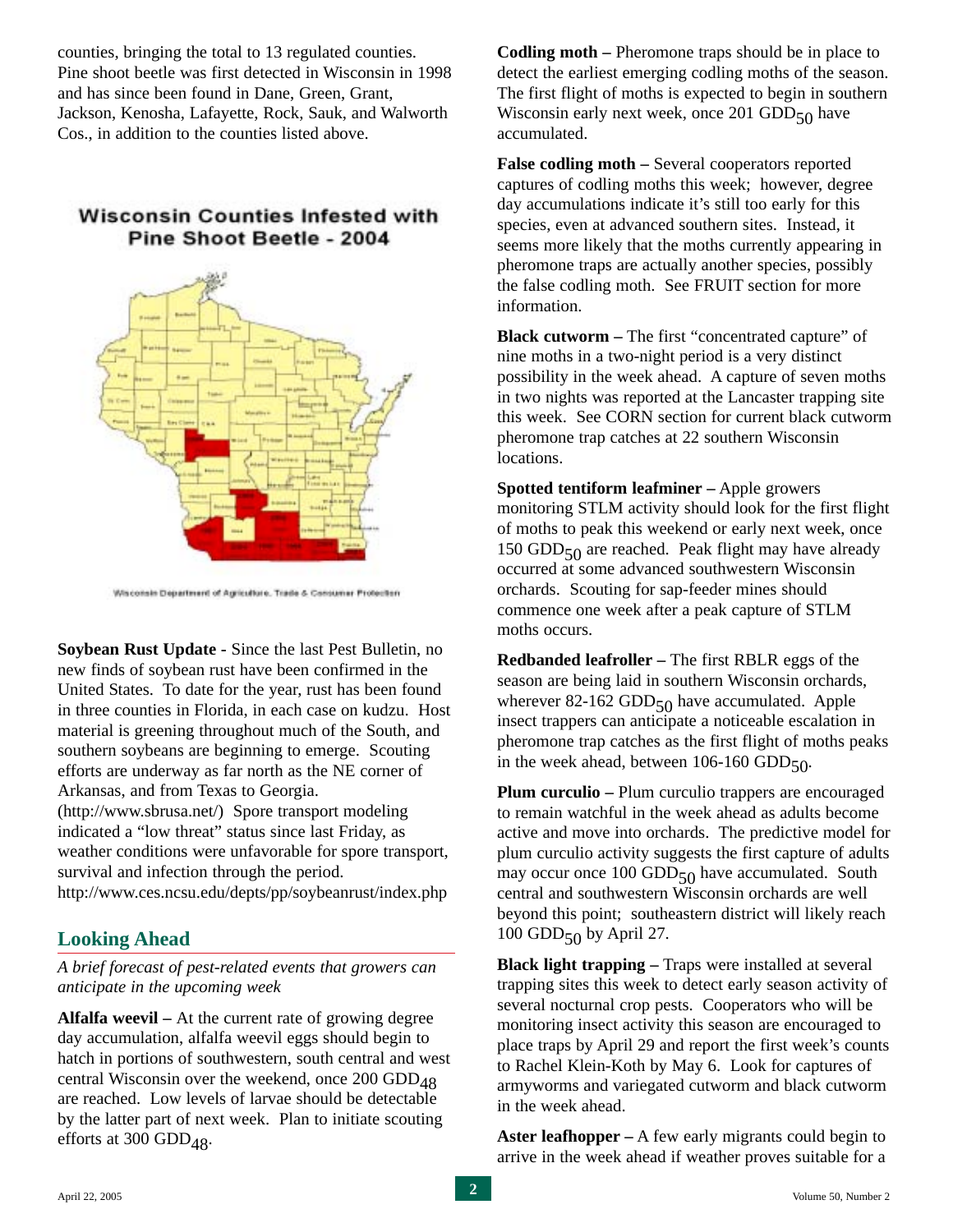rapid migration into Wisconsin. Growers of carrots, celery and leafy greens are encouraged to follow future reports on aster leafhopper activity and potential for aster yellows infectivity in 2005.

#### **Corn**

**Black cutworm –** A light stream of migrants continued to arrive in southern Wisconsin this week, but the much anticipated "concentrated capture" of nine moths in a two-night period has yet to occur. Seven moths appeared in a trap located at the Lancaster Research Station, and six were reported between April 15-22 from the

| Site                   | <b>BCW</b> | Site                 | <b>BCW</b> |
|------------------------|------------|----------------------|------------|
| Grant Co.              |            | Green Co.            |            |
| <b>Benton</b>          | 1          | <b>Cadiz Springs</b> | 2          |
| <b>Hazel Green</b>     | 0          | W Monroe             | 1          |
| Sinsinawa              | 0          | E Monroe             | 4          |
| <b>Dickeyville</b>     | 2          | Juda                 | 0          |
| Lancaster              | 7          | <b>Brodhead</b>      |            |
| Lafayette Co.          |            | Rock Co.             |            |
| <b>South Wayne</b>     | 5          | Avon                 | 1          |
| <b>Gratiot</b>         | 1          | <b>Newark</b>        | 2          |
| <b>West Gratiot</b>    | 0          | <b>West Beloit</b>   | 1          |
| Shullsburg             | 1          | <b>East Beloit</b>   | 0          |
| <b>West Shullsburg</b> | 1          | <b>Clinton</b>       |            |

Janesville trapping site, suggesting the first concentrated capture could occur next week. Once a capture of nine moths in two nights takes place, pest survey specialists will begin counting growing degree days in order to predict when seedling corn will be most susceptible to cutting. After 310 GDD $_{50}$  have accumulated following a concentrated capture, black cutworm larvae will have reached the larval instar where they become capable of cutting through corn seedlings. This event remains at least four to five weeks away.

| <b>Black Cutworm Degree Days</b> |         |            |                       |  |  |  |  |  |  |
|----------------------------------|---------|------------|-----------------------|--|--|--|--|--|--|
| <b>BCW Event</b>                 |         | Ave.date   | <b>Projected 2005</b> |  |  |  |  |  |  |
|                                  | GDD50   | in Madison | in Madison            |  |  |  |  |  |  |
| <b>First moth</b>                | 20      | March 29   | April 5               |  |  |  |  |  |  |
| <b>Early moth peak</b>           | 55      | April 12   | April 10              |  |  |  |  |  |  |
| <b>Eggs laid</b>                 | 175-255 | May 1      | April 27              |  |  |  |  |  |  |
| Larvae hatch                     | 310-390 | May 17     | May 10                |  |  |  |  |  |  |

**Seed corn maggot** – Emergence of adults began more than a week ago and egg laying is in progress in susceptible southern Wisconsin fields. Seed corn maggot flies mate within two to three days after emerging and lay eggs in soils with abundant decaying organic matter and on seeds or young plants within fields. At this time of year, large swarms of flies are often visible flying over freshly plowed fields.



A number of factors make fields increasingly susceptible to seed corn maggot infestation. The adults are attracted to freshly plowed fields, fields with manure, and fields with rotting organic matter. To lessen the attractiveness of fields to seed corn maggots, avoid plowing animal manure, weeds, green manure, or other cover crops in spring; if there is a winter cover crop, plow it as early in spring as possible and cover with floating row covers. Whenever possible, plow crops in fall rather than spring. Seed corn maggots cause the most damage to seedlings during cool, wet springs when germination is delayed (unlike current spring conditions). Peak emergence of the first three generations occurs when 200, 600, and  $1000$  GDD<sub>39</sub> have accumulated. Current seed corn maggot degree days are as follows: Boscobel: 404; Prairie du Chien: 427; Madison: 379; Milwaukee: 313; LaCrosse: 427; Green Bay: 250; Rhinelander: 229; Wausau: 266.

#### **Soybeans**

**Bean leaf beetle –** Overwintered beetles could begin to emerge from overwintering sites and migrate into alfalfa fields and other forage legumes within the next two weeks. Last season the first overwintered bean leaf beetles were detected in a Rock Co. alfalfa field on May 17; however, with temperatures considerably higher than normal for this time of year, activity could resume slightly earlier. The 2005 spring survey for bean leaf beetles in alfalfa is scheduled to begin by May 9.

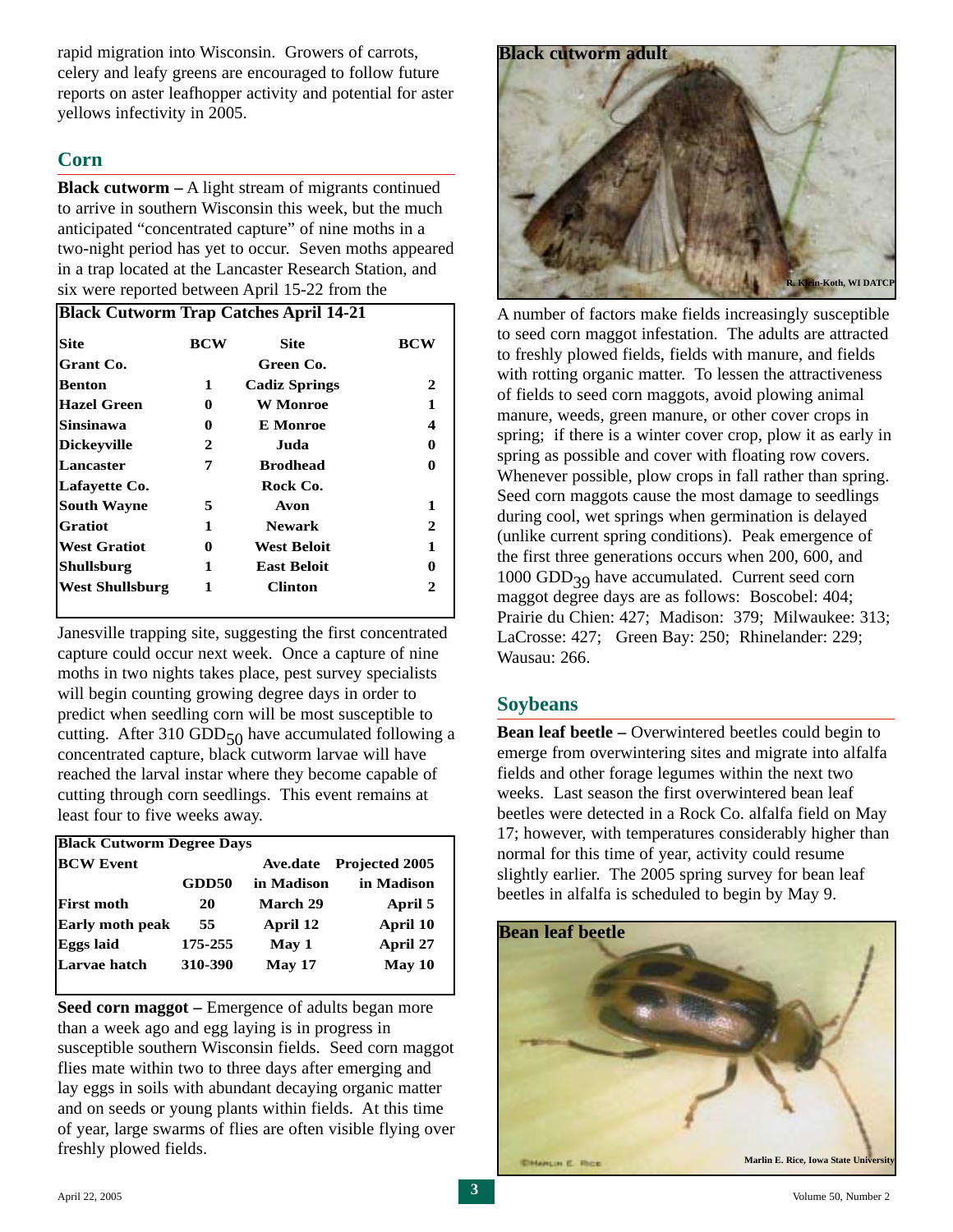## **Forages**

**Alfalfa winter kill –** Growers in Jefferson, Kenosha, Richland, Rock, Waukesha and Winnebago Cos. are reporting considerable winter injury to alfalfa, and in the northeastern portion of the state survey specialists observed numerous fields that sustained heavy damage over the winter months. Winter kill may occur when alfalfa crowns are exposed to temperatures below 15°F, and typically results from lack of substantial snow cover, ice sheeting, low soil fertility, low soil pH, lack of crop residue, or planting of sensitive varieties. To reduce the potential for winter kill, growers should leave 6-8" of stubble in the fall. In many regions it is still too early for an accurate assessment of the extent of damage.



**Alfalfa weevil –** Adults are active in southern Wisconsin and a single larvae was swept from a Grant Co. alfalfa field earlier in the week. Scouting should begin after the accumulation of 300 GDD<sub> $48$ </sub>.

In Wisconsin, peak larval numbers generally occur at flowering, just after first crop hay should be cut. Although significant alfalfa weevil populations have grown less common in Wisconsin in recent years, weevil populations fluctuate considerably from one year to the next and outbreaks may develop on occasion. In 2005 growers are encouraged to err on the side of caution this season and be willing to take first or second cuttings earlier than normal should heavy weevil populations

| Alfalfa Weevil Growing Degree Days (Base 48°F) |
|------------------------------------------------|
| 190                                            |
| 71                                             |
| 210                                            |
| 157                                            |
| 76                                             |
| 81                                             |
| 205                                            |
| 72                                             |
| 129                                            |
| 91                                             |
|                                                |

develop. Scout first and second crop hay regularly and treat weevils as though they could develop into a serious threat. See the table below for current alfalfa weevil growing degree days.

**Pea aphid –** Overwintered eggs should be hatching in the southern districts. Adults, but no nymphs, were active in Dane, Grant and Green Co. hay fields surveyed this week. Monitoring pea aphid levels in alfalfa is helpful in forecasting when migration to pea fields (the preferred host) is likely to occur. Early-season pea aphid surveys should be directed at determining: 1) when the first aphids appear in alfalfa, and 2) when the winged forms begin appearing. Later on it will be important to detect the first aphids in peas and the rate of population build-up. The threshold for pea aphids in alfalfa is 100 aphids per sweep.

**Alfalfa caterpillar –** Look for bright green alfalfa caterpillar larvae to appear in alfalfa fields in the next week.

#### **Small Grains**

**Powdery mildew –** Several fields of winter wheat in Fond du Lac, Calumet and Manitowoc Cos. had trace to low levels of powdery mildew. Powdery mildew is the most common disease of wheat in the Midwest. Infection frequently occurs in the fall, with inoculum from volunteer wheat plants or from straw. Conditions which favor powdery mildew development include good snow cover, mild April and May temperatures, and high N levels. Heavy infection may result in lower test weight and reduced kernel size, with losses as great as 45% on susceptible varieties and optimum disease conditions. Yield loss can be roughly correlated with the height of infection; the greatest loss occurs when the flag leaf becomes heavily infected.

#### **Vegetables**

**Cabbage maggot –** The key to controlling or avoiding cabbage maggot damage is to time planting dates to avoid peak fly emergence, which typically coincides with

| MAGGOT DEGREE DAYS As of April 21, 2005 |                 |     |                                       |
|-----------------------------------------|-----------------|-----|---------------------------------------|
|                                         |                 |     | Seed Corn Onion Maggot Cabbage Maggot |
|                                         | <b>Base 43F</b> |     |                                       |
| <b>Boscobel</b>                         | 404             | 376 | 297                                   |
| Prairie du Chien 427                    |                 | 379 | 327                                   |
| <b>Milwaukee</b>                        | 313             | 242 | 165                                   |
| <b>Madison</b>                          | 379             | 351 | 274                                   |
| <b>LaCrosse</b>                         | 427             | 410 | 317                                   |
| <b>Green Bay</b>                        | <b>250</b>      | 222 | 154                                   |
| Wausau                                  | 266             | 244 | 181                                   |
| <b>Rhinelander</b>                      | 229             | 208 | 149                                   |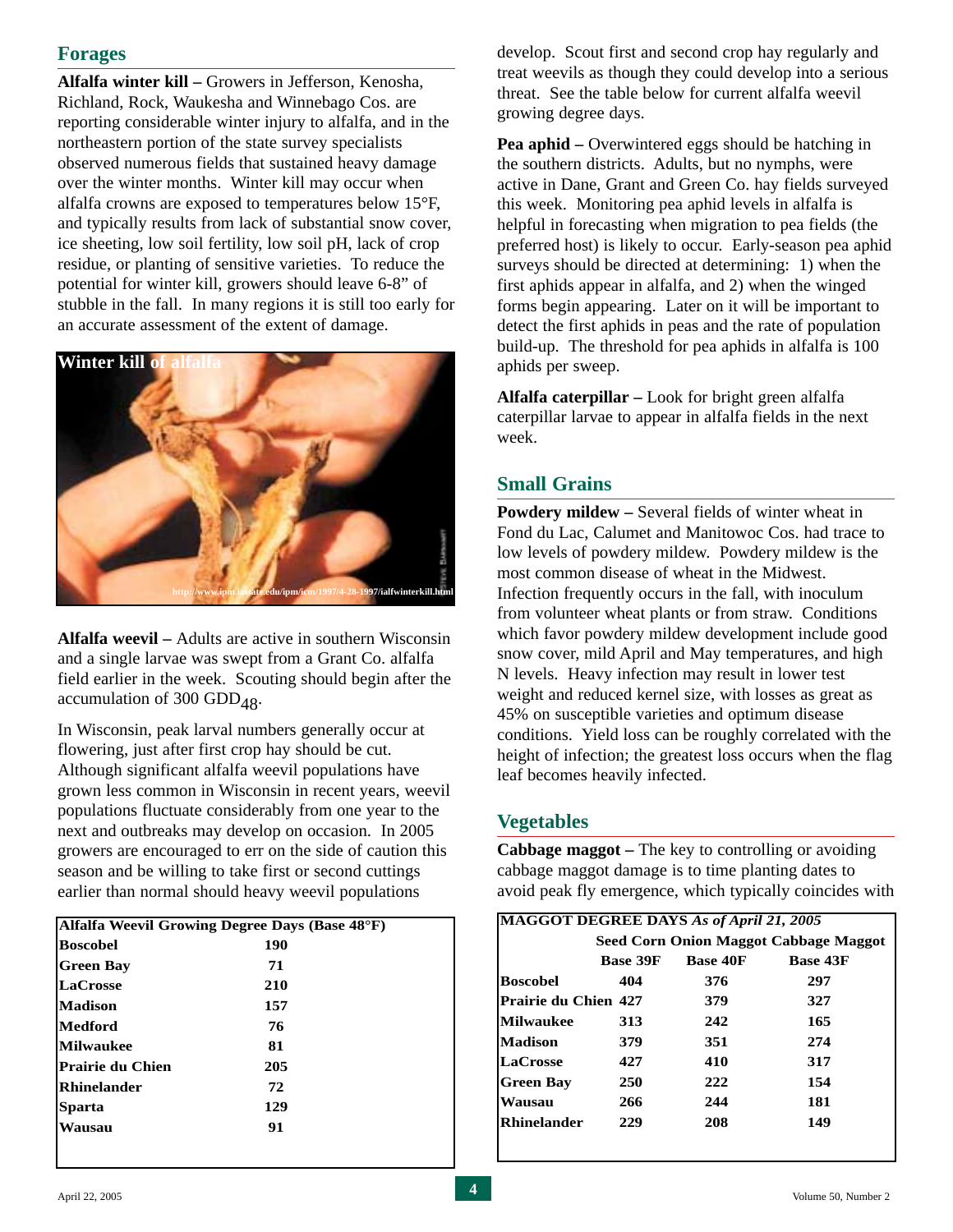lilac bloom. Once cabbage maggot damage is noticed, it is too late to apply for control. The first generation of cabbage maggots is the most damaging, so planting seeds or transplants after the peak of adult emergence and egg laying in the spring may provide the best control.

**Aster leafhopper –** If strong southerly winds turn in our direction, early aster leafhopper migrants could begin to arrive in Wisconsin next week. Aster leafhopper transmits aster yellows, a highly damaging organism that has been known to destroy entire lettuce crops in a matter of days. Symptoms begin to appear 24-30 days after leafhopper feeding has occurred. Growers of carrots, celery and leafy greens are encouraged to follow upcoming reports on aster leafhopper activity

**Common asparagus beetle –** Egg laying has begun near Prairie du Chien and La Crosse, where  $150$  GDD $_{50}$  were surpassed earlier this week. This event is expected to continue through 240 GDD $_{50}$ .

**Imported cabbageworm –** Butterflies took flight last week and were spotted fluttering above alfalfa fields this week. Look for larvae between 300-400  $GDD_{50}$ , which could occur as early as May 8 in southwestern Wisconsin.

**Variegated cutworm –** In the past week three variegated cutworm (VCW) moths were caught in the black light trap at Lancaster, and one at Janesville. The previous week, 12 VCW were caught at Lancaster between April 7 and April 14. The following description of VCW is from an article by John L. Wedburg, Extension Entomologist, that was published in the Wisconsin Crop Manager in 2001.*"VCW is a climbing cutworm known for defoliation rather than cutting. It has a wide host range and our infestations come from adults migrating throughout the Midwest from gulf coast states. The females deposit eggs in the debris of untilled fields in the spring. The larva has six instars and the body color is variable, but there is almost always a row of pale yellow dots along the middle of the back. Feeding is primarily at night, unless there is heavy overcast, and larvae drop to the ground in the morning and burrow into the ground. Feeding resumes in the evening."* The variegated cutworm (VCW) is usually not a troublesome pest in the Midwest, but it has had its moments. Just a few years ago, in 2001, serious damage to vegetable crops, alfalfa, and soybeans was documented in Wisconsin and neighboring states.

#### **Gypsy Moth**

**Gypsy Moth Program –** Sixty-two limited term employees (LTE) will be hired to do the trapping in Wisconsin. Ten will be lead workers and fifty-two will be trappers. Training for lead workers will occur on May 4th in Mosinee. Training for trappers in the southern

part of the state will be on May 23-24 in Madison. Trappers in the central part of the state will be trained at Black River Falls on May 18-19. Trappers in the northern part of the state will be trained on May 16-17 in Hayward. Training will consist of gypsy moth biology and identification, trap-setting procedures, safety, map reading, and GPS use. Trappers will also have field training with their crew and then individual field training with the lead worker. Trappers will have a picture I.D. card, wear an orange or green vest, and have vehicle placards on their car/truck to identify them as employees of the Gypsy Moth Program. Trapping will begin on May 23rd and trap setting will take approximately 4-5 weeks to complete. Most traps should be up by July 4th.

Trappers will be setting approximately 38,000 traps statewide. Traps are set to find where gypsy moths are and where they are not in the western part of the state. Traps in the eastern regulated or quarantined counties are used mainly to monitor the population. Traps are not used for eradication. Once an area becomes generally infested, such as in the quarantine counties, it is better to do egg mass surveys on your property to see if you have an infestation. Eventually, trapping will be stopped in quarantine areas.



Two kinds of traps are used: delta and milk carton. Delta traps are orange or green, have a triangular shape, are about seven inches long and are tied to a tree with string at chest height. These traps can hold about 20 moths before they are considered full and must be replaced. Milk carton traps are green, much larger, look like a milk carton with a "roof" on it and are hung from a low tree branch with string. Milk carton traps can hold about a thousand moths.

If you have any questions about the GYPSY MOTH PROGRAM, please call our hotline at 1-800-642-MOTH or visit our website at:

http://www.datcp.state.wi.us/arm/environment/insects/gypsy-moth/

#### **Fruits**

**False codling moth – Degree day accumulations** indicate it's still too early for the emergence of the native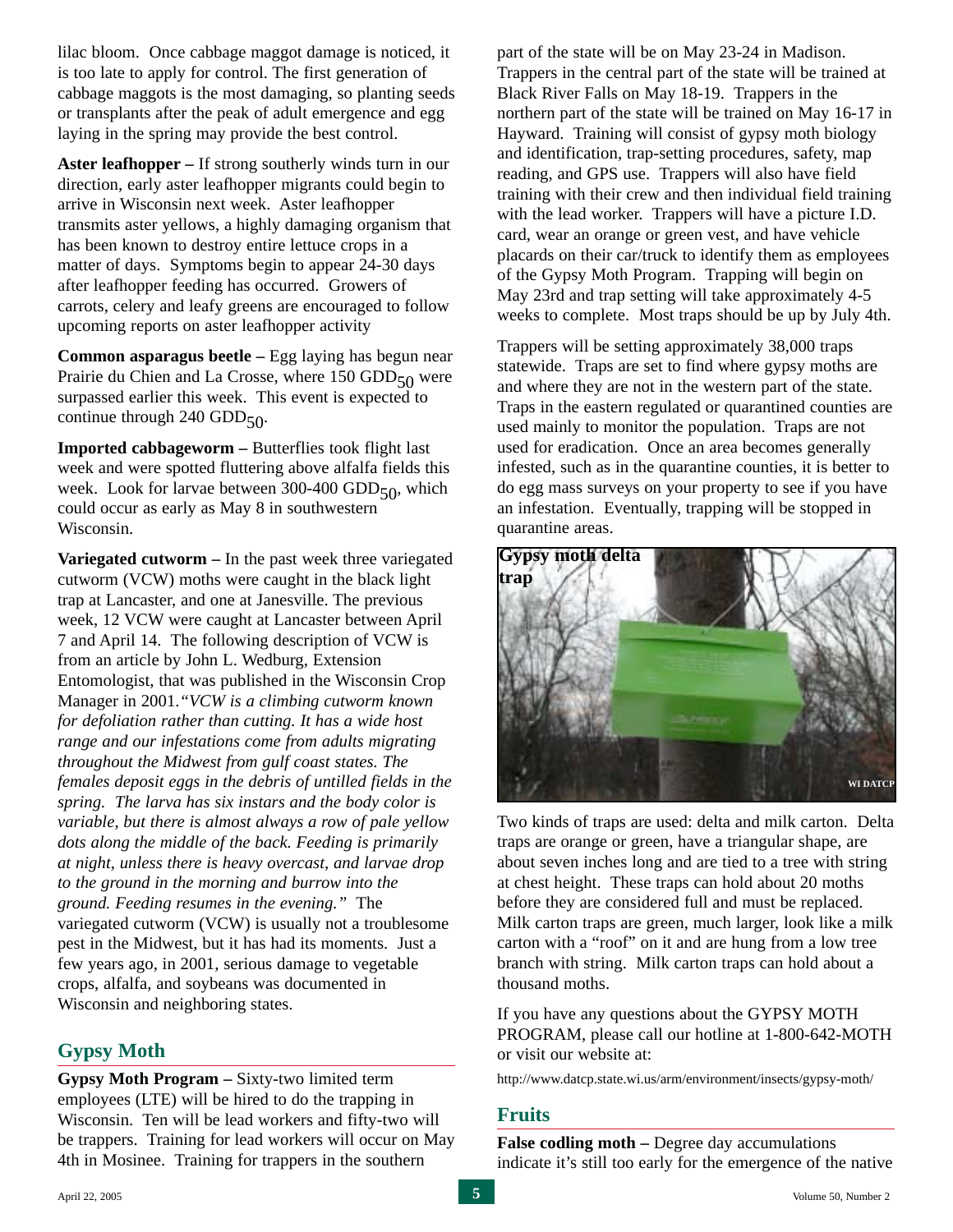codling moth, thus, the moths currently showing up in codling moths traps may actually be the false codling moth, *Cryptophlebia leucotreta*. An apple insect trapping cooperator located near Mequon reported, "There were several moths in some of my codling moth traps, and they almost had me fooled. They were about the right size, but seemed a bit dark and didn't have the correct grey striped pattern. When I looked at them with a hand lens I could see they were quite different: a little small, dark, and with conspicuous (well, sort of) dark "bumps" on the wings." The flight of real codling moths could begin next week if 200 GDD $_{50}$  are reached.

**Redbanded leafroller –** Moths flight began in the southern portion of the state more than a week ago, and peak flight is either in progress or fast approaching at many orchards. Redbanded leafrollers is a pest with an uncommonly wide host range, which means pheromone trap counts are not necessarily indicative of the level of infestation in an orchard. Pheromone trap captures indicate when a peak flight has occurred and can help to determine when to scout for larvae and time sprays. Orchards that have experienced redbanded leafroller problems in the past may want to control this pest by targeting the early larval instars with an insecticide spray. Control sprays for leafroller are usually sprayed at petal fall and in cover sprays.



**Peak RBLR catch and approximate start of egg hatch** begins around 106-160 GDD<sub>50</sub>. Expected:

| in progress, April 18 to 25 |
|-----------------------------|
| April 28 to May 6           |
| in progress, April 16 to 21 |
| in progress, April 15 to 21 |
| April 24 to 27              |
|                             |

#### **First RBLR larvae of the season are expected at 167- 228 GDD50. Likely date of occurrence:**

| Madison:          | April 25 to May 2    |
|-------------------|----------------------|
| Milwaukee:        | April 30 to May 8    |
| LaCrosse:         | April 21 to April 28 |
| Prairie du Chien: | April 23 to 29       |
| Sparta:           | April 27             |
|                   |                      |

**Spotted tentiform leafminer –** According to the growing degree-day model available for STLM, the first eggs of the season are being laid near Prairie du Chien, Madison and LaCrosse, where accumulations have surpassed 127 GDD $_{50}$ . With key STLM events in progress throughout the state, apple growers who have a history of STLM problems should prepare to scout for the first leafmines at 329-402 GDD $_{50}$ . There are two different types of mines to look for. One type is caused by younger, sap-feeder larvae, while the other is caused by more mature, tissue-feeder larvae. Sap-feeder mines are detectable first. They are more difficult to see when scouting because they are visible only on the underside of leaves. Tissue-feeder mines are more obvious and visible as an oval, speckling pattern on the upper leaf surface.

The reason it is important for growers to be able to differentiate between the two types of mines is because chemical sprays targeting STLM larvae are only effective



against the sap-feeding stage. For effective control of STLM, growers must develop the ability to recognize and scout for sap-feeder mines. Pheromone traps are particularly useful when it comes to timing when to scout for sap feeder mines. Begin scouting for first generation sap-feeder mines on undersides of leaves approximately one week after a peak moth flight. The first flight of STLM moths is expected to peak in southwestern and south central districts and near La Crosse this weekend. For detailed STLM scouting instructions, see UW-Extension Publication A3211 Spotted Tentiform Leafminer: A Pest of Wisconsin Apple Orchards by D.L Mahr and N.C. Ravdin.

#### **First STLM flight and peak trap catch occur around 150 GDD50. Expected:**

| Madison:          | April 24             |
|-------------------|----------------------|
| Milwaukee:        | May 3                |
| LaCrosse:         | occurred on April 21 |
| Prairie du Chien: | occurred on April 20 |
| Sparta:           | April 25             |
|                   |                      |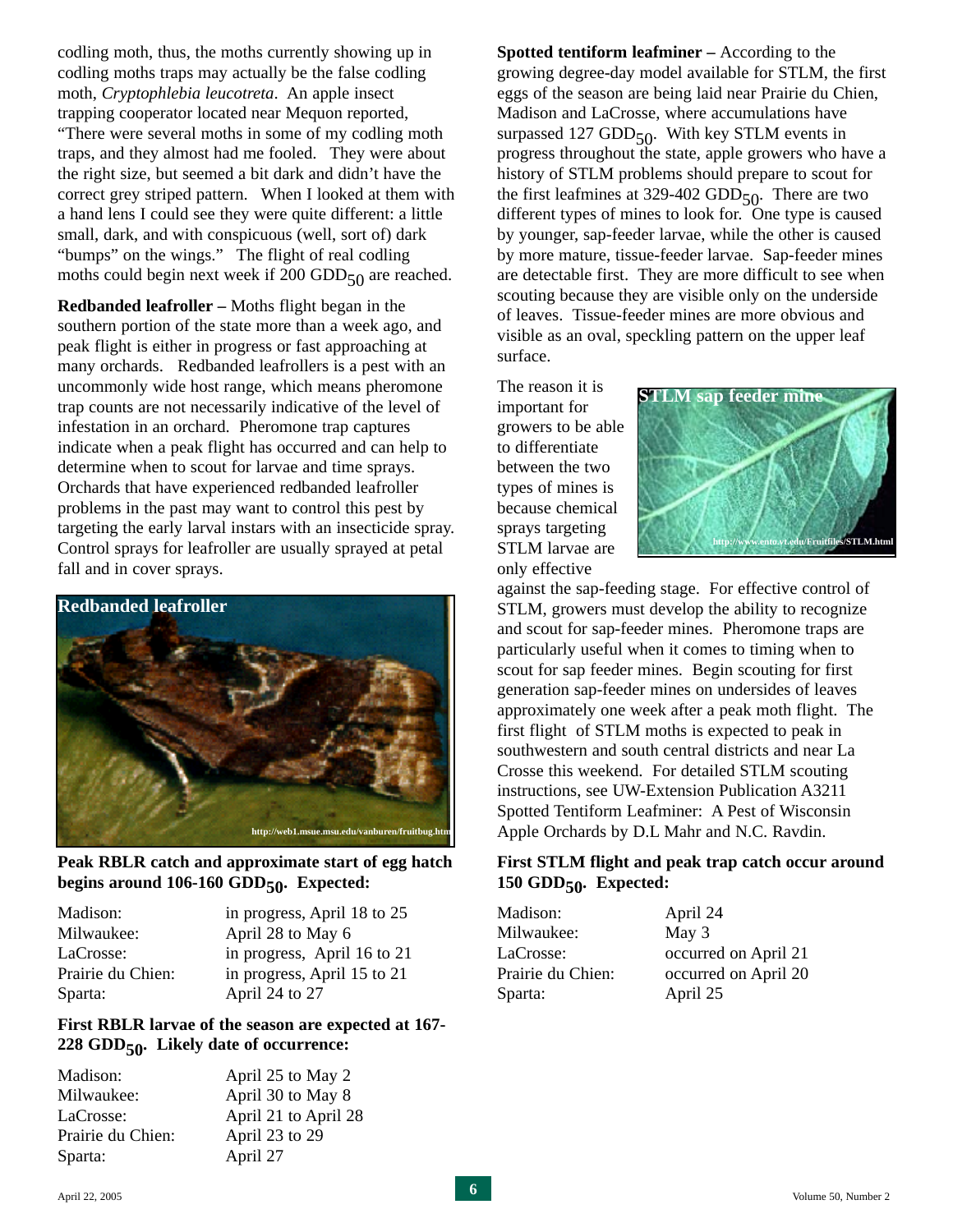

# *How to Submit a Soybean Rust Sample to the Plant Disease Diagnostics Clinic*

*Brian Hudelson, UW-Madison Plant Pathology* 

*If you believe you have found soybean rust, getting a high quality, intact sample to the Plant Disease Diagnostics Clinic (PDDC) is critical for verification. The following is a list of suggested steps that you should take when collecting, packaging and shipping a sample to make sure that the sample will arrive for diagnosis in the best possible condition and with the greatest likelihood of being properly evaluated.* 

- x *Select a representative group of leaves (or other plant parts) that exhibit the range of symptoms that you have observed in the field;*
- x *Be sure to collect detailed information on the location where the sample was collected so that the site can be revisited if necessary. If you know the GPS coordinates of the site, please provide these;*
- x *If possible, place the leaves between layers of cardboard and paper towels to keep them flat (i.e., layer the materials as follows – cardboard, paper towel, leaves, paper towel, cardboard, paper towel, leaves, paper towel, cardboard, etc.);*
- x *Place the leaves in a self-sealing plastic bag and seal the bag shut;*
- x *Place this bag inside a second self-sealing plastic bag, being particularly careful that the outside of this second bag does not become contaminated;*
- x *Keep the leaves cool (e.g., by placing them in a cooler or refrigerator) between the time of collection and the time when they are shipped to the PDDC;*
- x *Ship samples to the PDDC by overnight mail whenever possible. The PDDC address is:*

*Plant Disease Diagnostics Clinic Department of Plant Pathology University of Wisconsin-Madison 1630 Linden Drive Madison, WI 53706-1598* 

- x *Include with the sample a completed copy of the "Soybean Rust Submission Form" on the back of this sheet;*
- x *If possible, call the PDDC at (608) 262-2863 to let the PPDC staff know that a suspect soybean rust sample is on the way.*

*For more information or help in diagnosing soybean rust: Contact Brian Hudelson, Department of Plant Pathology, University of Wisconsin-Madison, 1630 Linden Drive, Madison, WI 53706-1598, phone: (608) 262-2863, fax: (608) 263-2626, email: bdh@plantpath.wisc.edu. Revised* 

*Dec. 2, 2004* 

 $\oplus$  2004 by the Board of Regents of the University of Wisconsin System doing business as the division of Cooperative Extension of the University of Wisconsin Extension *An EEO/Affirmative Action employer, University of Wisconsin Extension provides equal opportunities in employment and programming, including Title IX and ADA requirements.*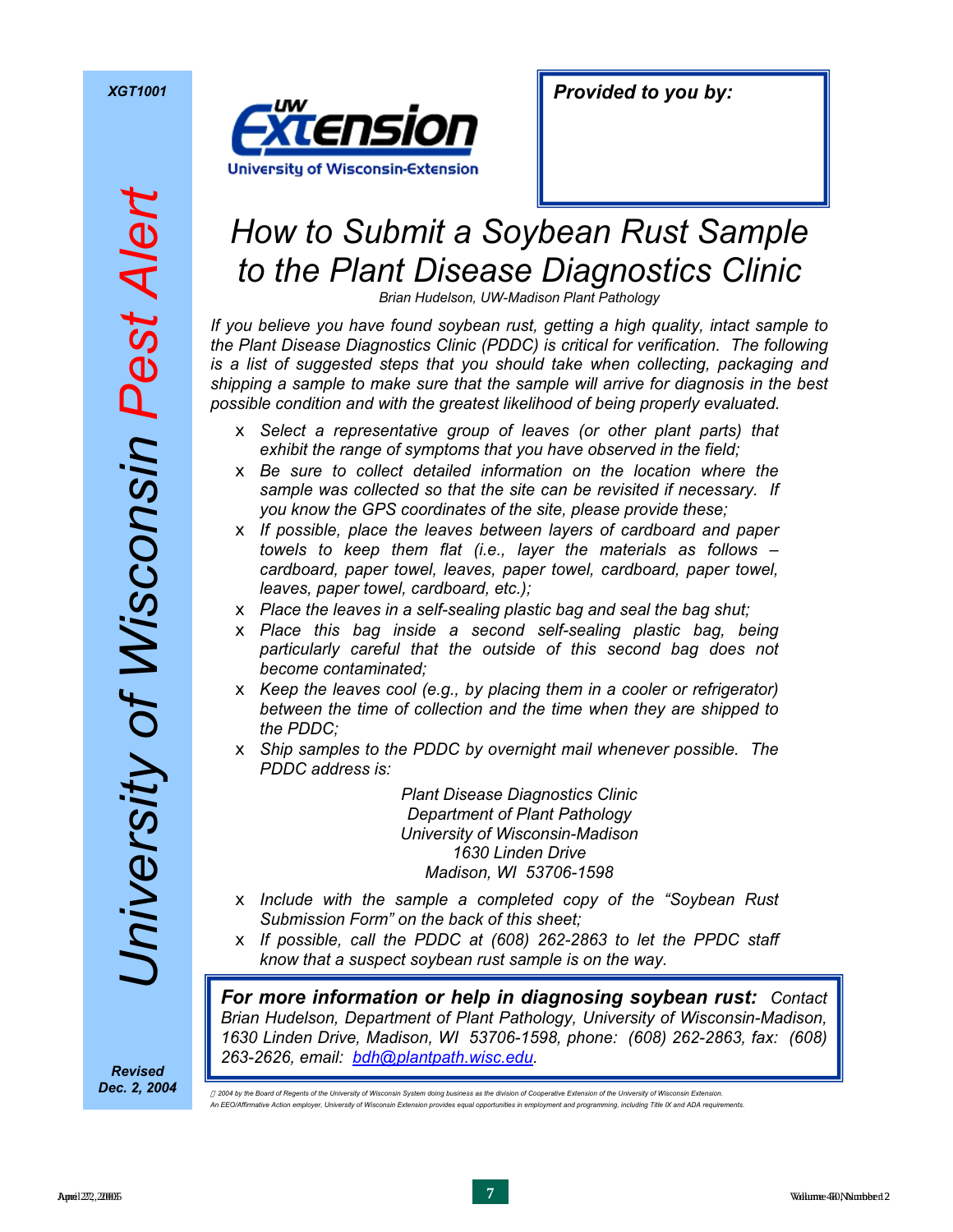

| For PDDC Use Only:                |  |
|-----------------------------------|--|
| <b>Intake Number:</b>             |  |
| <b>Date Received:</b>             |  |
| <b>Forwarded to APHIS: Yes/No</b> |  |
| Date Sent:                        |  |

# *Plant Disease Diagnostics Clinic Soybean Rust Submission Form*

| Address: (Street)<br>and The Contract of the Contract of the Contract of the Contract of the Contract of the Contract of the Contract of the Contract of the Contract of the Contract of the Contract of the Contract of the Con |                                         |                                                                             |
|----------------------------------------------------------------------------------------------------------------------------------------------------------------------------------------------------------------------------------|-----------------------------------------|-----------------------------------------------------------------------------|
|                                                                                                                                                                                                                                  |                                         | (City)______________________(State) __________ (Zip Code) _________________ |
|                                                                                                                                                                                                                                  |                                         |                                                                             |
|                                                                                                                                                                                                                                  |                                         |                                                                             |
|                                                                                                                                                                                                                                  |                                         |                                                                             |
|                                                                                                                                                                                                                                  |                                         | (City) (State) (State) (Zip Code)                                           |
|                                                                                                                                                                                                                                  |                                         |                                                                             |
|                                                                                                                                                                                                                                  |                                         |                                                                             |
| Description of the location where the sample was collected: ____________________                                                                                                                                                 |                                         |                                                                             |
| GPS coordinates of field where sample was collected, if available: _____________                                                                                                                                                 |                                         |                                                                             |
|                                                                                                                                                                                                                                  |                                         |                                                                             |
| Send report to: _______ Submitter _______ Grower                                                                                                                                                                                 |                                         |                                                                             |
| Submit the sample to the:                                                                                                                                                                                                        |                                         |                                                                             |
|                                                                                                                                                                                                                                  | <b>Plant Disease Diagnostics Clinic</b> |                                                                             |

*Department of Plant Pathology University of Wisconsin-Madison 1630 Linden Drive Madison, WI 53706-1598*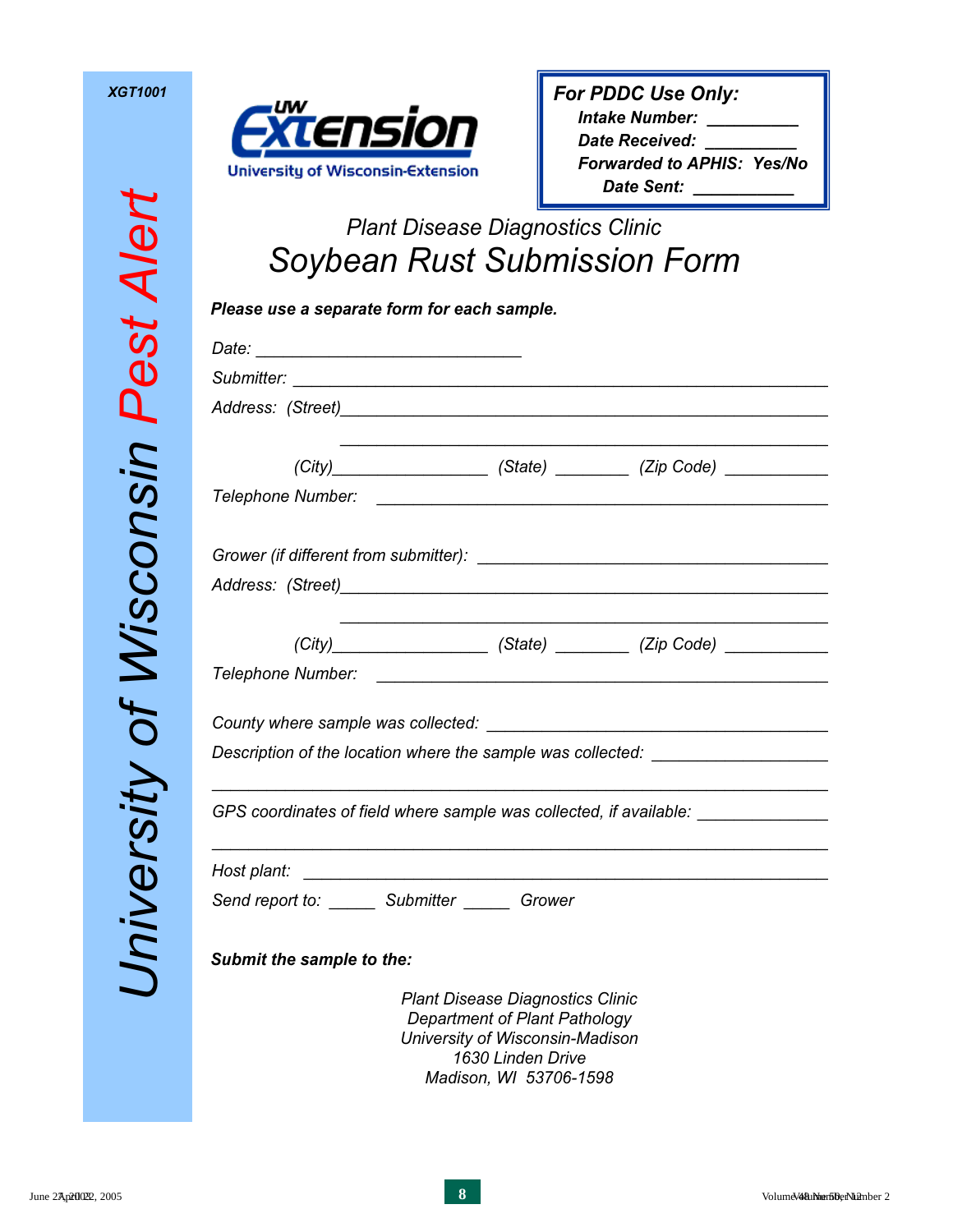#### **Mr. Ben Johnson, hoeing potatoes near Black River Falls, WI, June, 1937**





| Apple Insect Trapping Results through April 22, 2005 |               |                  |             |                  |                  |  |  |  |
|------------------------------------------------------|---------------|------------------|-------------|------------------|------------------|--|--|--|
| <b>Trap Site</b>                                     | Date          | <b>STLM</b>      | <b>RBLR</b> | CM               | <b>OBLR</b>      |  |  |  |
| <b>Grant Co.</b>                                     |               |                  |             |                  |                  |  |  |  |
| Sinsinawa                                            | $4/15 - 4/22$ | 17               |             | $19*$ (false?)   |                  |  |  |  |
| Crawford Co.                                         |               |                  |             |                  |                  |  |  |  |
| Gays Mills - 1                                       | $4/9 - 4/15$  | 84               | 36          |                  | $\mathbf{1}$     |  |  |  |
| Gays Mills-W2                                        | $4/12 - 4/18$ | 200              | 12          |                  | $\boldsymbol{0}$ |  |  |  |
| Iowa Co.                                             |               |                  |             |                  |                  |  |  |  |
| Dodgeville                                           | $4/15 - 4/21$ | 87               | 31          |                  |                  |  |  |  |
| <b>Richland Co.</b>                                  |               |                  |             |                  |                  |  |  |  |
| Hill Point                                           | $4/13 - 4/19$ | 114              | 12          |                  |                  |  |  |  |
| Dane Co.                                             |               |                  |             |                  |                  |  |  |  |
| Deerfield                                            | $4/16 - 4/20$ | 57               | 82          | 1                | 34               |  |  |  |
| Dodge Co.                                            |               |                  |             |                  |                  |  |  |  |
| Brownsville                                          | $4/15 - 4/21$ | $\boldsymbol{0}$ | 17          |                  |                  |  |  |  |
| <b>Ozaukee Co.</b>                                   |               |                  |             |                  |                  |  |  |  |
| Mequon                                               | $4/13 - 4/21$ | 258              | 60          | $\boldsymbol{0}$ |                  |  |  |  |
| Racine Co.                                           |               |                  |             |                  |                  |  |  |  |
| Rochester                                            | $4/14 - 4/21$ | 560              | 151         | $\boldsymbol{0}$ |                  |  |  |  |
| Trempealeau Co.                                      |               |                  |             |                  |                  |  |  |  |
| Galesville                                           | $4/15 - 4/22$ | 1000             | 21          | $\boldsymbol{0}$ | $\,8\,$          |  |  |  |
| Pierce Co.                                           |               |                  |             |                  |                  |  |  |  |
| <b>Spring Valley</b>                                 | $4/15 - 4/22$ | 83               | 73          |                  |                  |  |  |  |
| Fond du Lac Co.                                      |               |                  |             |                  |                  |  |  |  |
| Malone                                               | $4/14 - 4/21$ | 25               | 20          |                  |                  |  |  |  |

*STLM: Spotted tentiform leaf miner; RBLR, Red banded leaf miner; CM, Codling moth; OBLR, Oblique banded leaf roller*

| Black Light Trapping Results through April 22, 2005                                                                |               |          |                           |          |            |            |            |            |             |          |             |            |
|--------------------------------------------------------------------------------------------------------------------|---------------|----------|---------------------------|----------|------------|------------|------------|------------|-------------|----------|-------------|------------|
| <b>Trap Site</b>                                                                                                   | Date          |          | <b>ECB</b> True AWFall AW |          | <b>BCW</b> | <b>DCW</b> | <b>SCW</b> | <b>VCW</b> | <b>WBCW</b> | CabL     | <b>CelL</b> | <b>CEW</b> |
| <b>Southwest</b>                                                                                                   |               |          |                           |          |            |            |            |            |             |          |             |            |
| Lancaster                                                                                                          | $4/14 - 4/21$ | $\Omega$ | 2                         | $\theta$ | $\Omega$   | $\Omega$   | $\Omega$   | 3          | $\theta$    |          | $\theta$    | $\theta$   |
| <b>South Central</b>                                                                                               |               |          |                           |          |            |            |            |            |             |          |             |            |
| Mazomanie                                                                                                          | $4/15 - 4/22$ | $\Omega$ | $\theta$                  | $\theta$ | 2          | $\Omega$   | $\Omega$   |            | $\left($    | $\Omega$ | $\theta$    | $\theta$   |
| <b>Southeast</b>                                                                                                   |               |          |                           |          |            |            |            |            |             |          |             |            |
| Janesville                                                                                                         | $4/15 - 4/22$ | $\Omega$ | 4                         | $\theta$ | $\Omega$   | $\Omega$   | $\Omega$   |            | $\Omega$    | $\theta$ | $\theta$    | $\theta$   |
| <b>ECB</b> , European corn borer; AW, armyworm; BCW, black cutworm; DCW, dingy cutworm; SCW, spotted cutworm; VCW, |               |          |                           |          |            |            |            |            |             |          |             |            |
| variegated cutworm; WBCW, western bean cutworm; Cab L, cabbage looper; CelL, celery looper; CEW, corn ear worm     |               |          |                           |          |            |            |            |            |             |          |             |            |